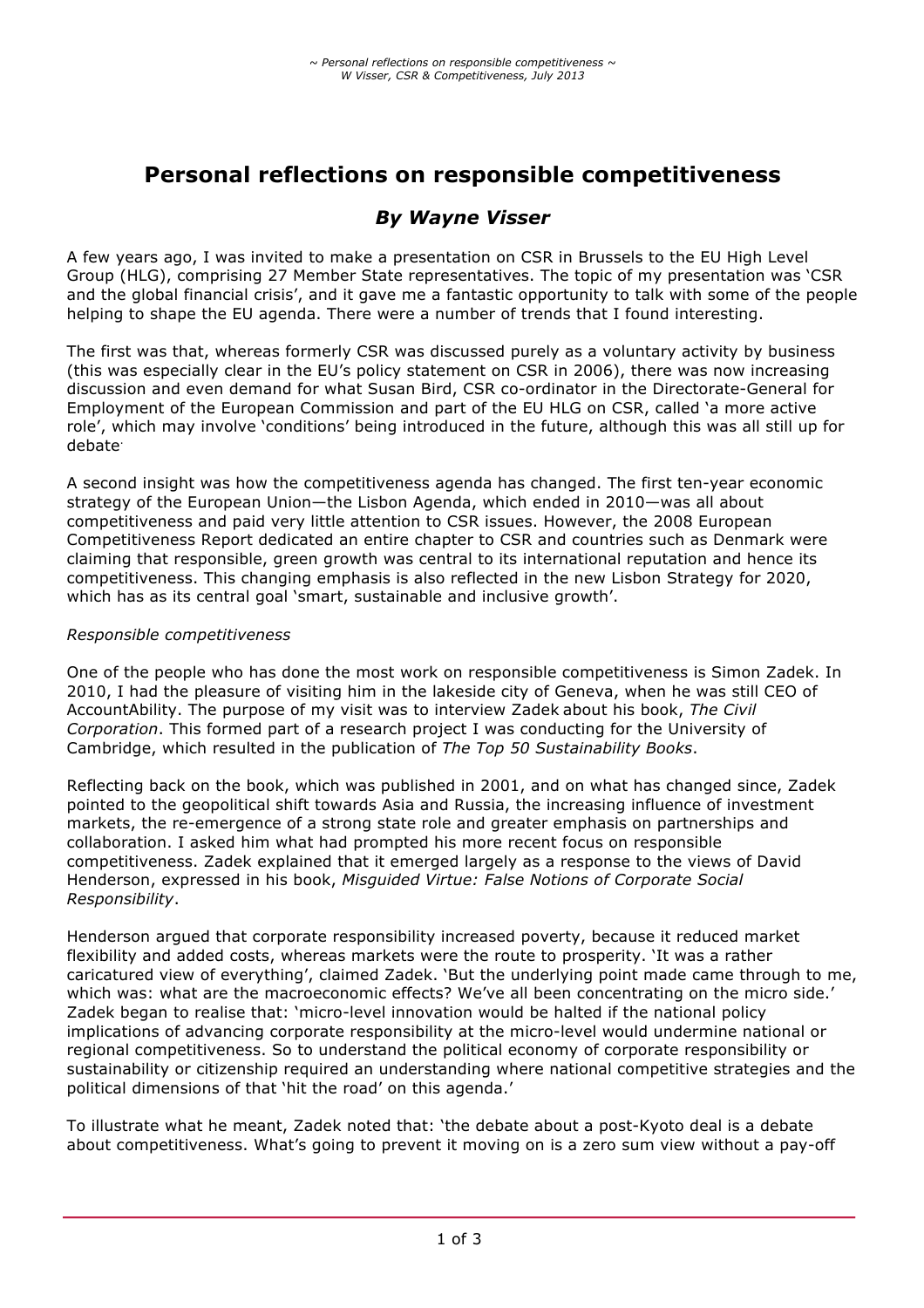matrix; that is, about a loss of competitiveness at both the top of the economic pyramid and mid and low levels in the pyramid.'

I pushed him to elaborate. 'Climate change is the perfect storm', he said. 'It is credible systemic risk accompanied by demonstrable failure of our two primary large-scale instruments of change, namely public policy and capital market allocation. Because public policy is not reshaping markets to be forward looking at anything like the pace that's needed, and capital markets are not recognising the value-added opportunities, or factoring them into their asset valuation methodologies. And so at that point the importance of collaboration, new models of partnerships, new ways of constructing market rules, becomes the game.'

#### *Lessons from Singapore*

I think Singapore can give further insights on responsible competitiveness, especially around the issues of water and human resources. It was only after a political crisis with Malaysia that Singapore instituted the range of measures, including leading-edge filtration and desalination technologies, that now make it not only virtually water self-sufficient, but also a leading exporter of water technologies. I did hear talk of Singapore becoming a green IT or clean-tech hub for Asia, but I think the government's softly-softly approach will leave it far in the wake of countries such as Korea, Japan and China.

Even so, there is a lesson to be learned from Singapore. As a geographically small city-state, with a relatively high population density, the government quickly faced up to the fact that there is no 'away'. It had to deal with its own externalities, rather than export them. Innovation was born of necessity. Poverty and pollution could not be tucked away in remote rural regions or ignored as the inevitable lot of a fringe slum society. Either the whole city prospered, or it didn't. There was nowhere to hide poor governance.

As the Asian tigers jockeyed for position in the region and the world in the 1980s and 1990s, Singapore made strategic investments in two areas—its people (creating a highly skilled labour force) and its infrastructure (making it one of the most friendly trade and investment hubs in the world). Singapore knew that if it didn't get these two things right, it would have no competitive advantage. Most crucially, it would lose its upwardly mobile workforce to Japan, Korea or the West, and global economic activity would divert to other parts of Asia.

#### *Conclusion*

We can all learn from this 'spaceship earth' (city-state) thinking of Singapore. But, for me, the jury is still out on responsible competitiveness. Unless the government and companies in India and around the world can shake off the 'competitiveness at all costs' mentality, it will always be a responsible business laggard, moving with the late majority; certainly not the worst, but far from the best. Somehow, India needs to answer for itself the 'why' question. Why is responsible business relevant, or important in India? I am betting this will inevitably lead straight to another question: how can sustainable business make India more competitive?

#### **Article reference**

Visser, W. (2013) Personal reflections on responsible competitiveness. *CSR & Competitiveness*, July 2013.

#### **Source**

Extracted and adapted from *The Quest for Sustainable Business* by Wayne Visser (Greenleaf, 2012).